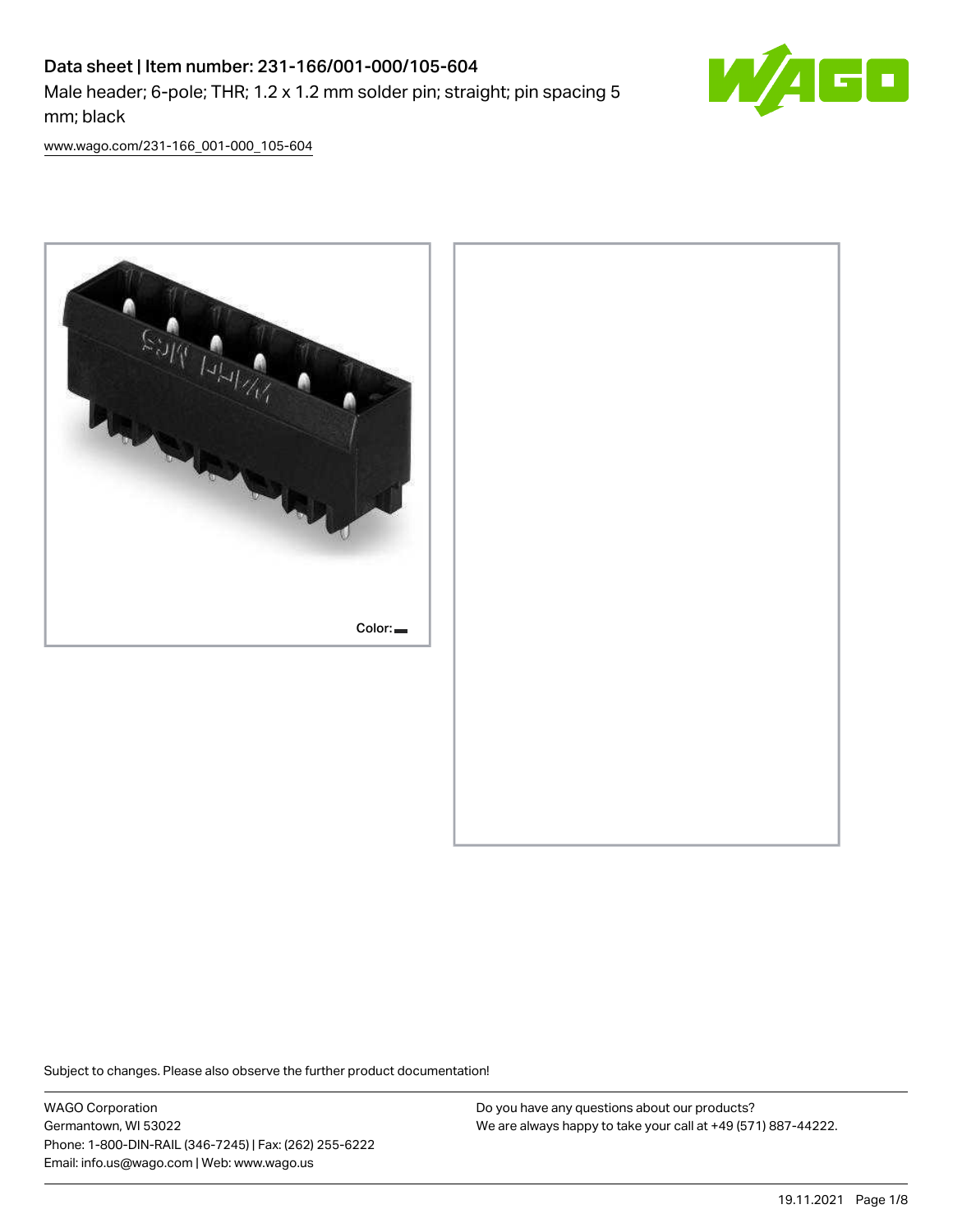

Dimensions in mm

 $L =$  (pole no. x pin spacing) + 3.2 mm

#### Item description

- THR male headers for reflow soldering in SMT applications
- Available in tape-and-reel packaging for automated pick-and-place PCB assembly
- $\blacksquare$ 1.2 x 1.2 mm solder pins allow nominal current up to 16 A, enhancing stability of shorter headers
- Also available in bulk packaging for manual placement
- $\blacksquare$ Male headers may be mounted horizontally or vertically
- $\blacksquare$ With coding fingers

Subject to changes. Please also observe the further product documentation! Data

WAGO Corporation Germantown, WI 53022 Phone: 1-800-DIN-RAIL (346-7245) | Fax: (262) 255-6222 Email: info.us@wago.com | Web: www.wago.us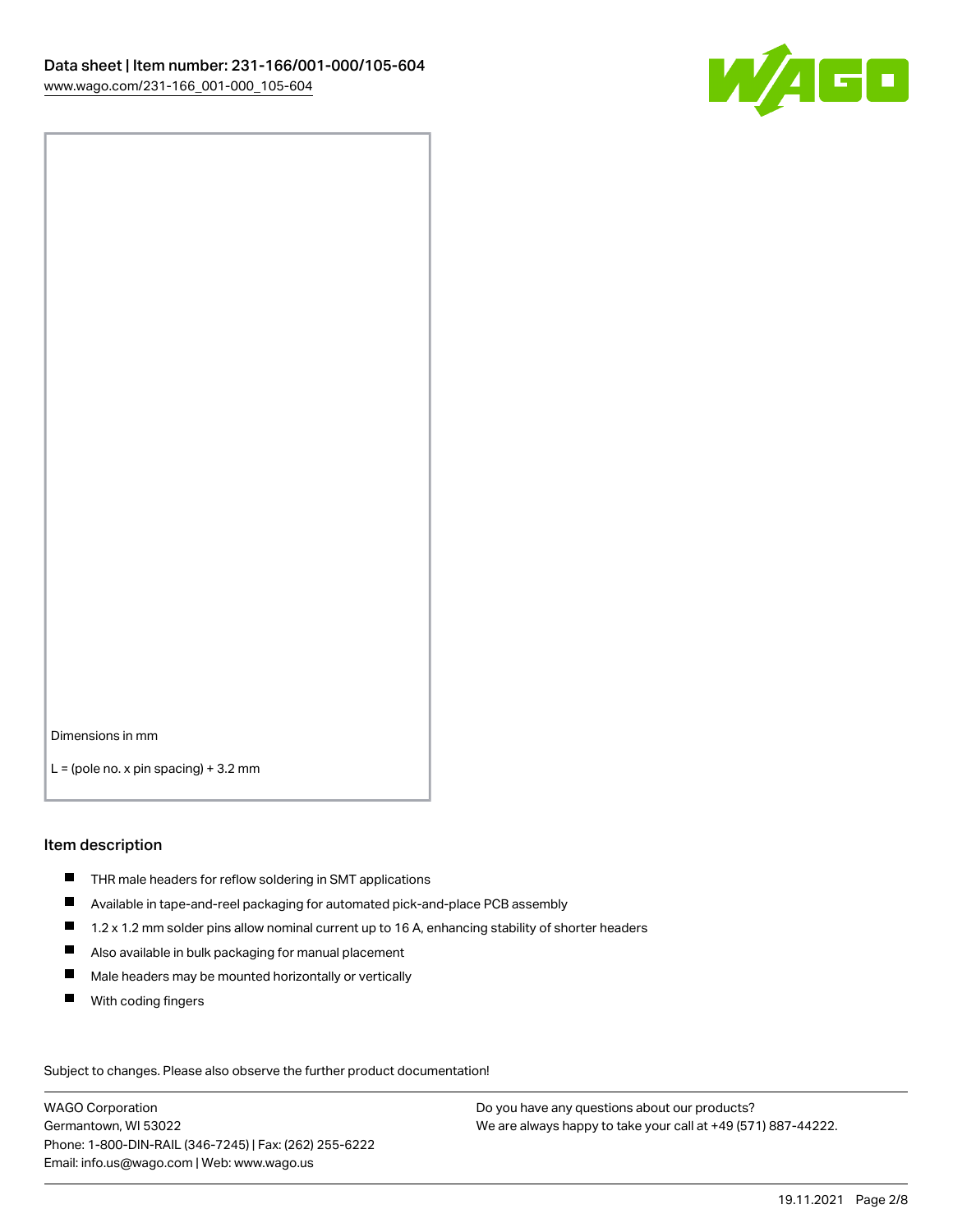

#### Data Notes

| Safety information 1 | The MCS-MULTI CONNECTION SYSTEM includes connectors<br>without breaking capacity in accordance with DIN EN 61984. When<br>used as intended, these connectors must not be connected<br>/disconnected when live or under load. The circuit design should<br>ensure header pins, which can be touched, are not live when<br>unmated. |
|----------------------|-----------------------------------------------------------------------------------------------------------------------------------------------------------------------------------------------------------------------------------------------------------------------------------------------------------------------------------|
| Variants:            | Other pole numbers<br>Gold-plated or partially gold-plated contact surfaces<br>Other versions (or variants) can be requested from WAGO Sales or<br>configured at https://configurator.wago.com/                                                                                                                                   |

## Electrical data

#### IEC Approvals

| Ratings per                 | IEC/EN 60664-1                                                        |
|-----------------------------|-----------------------------------------------------------------------|
| Rated voltage (III / 3)     | 250 V                                                                 |
| Rated surge voltage (III/3) | 4 <sub>k</sub> V                                                      |
| Rated voltage (III/2)       | 320 V                                                                 |
| Rated surge voltage (III/2) | 4 <sub>k</sub> V                                                      |
| Nominal voltage (II/2)      | 630 V                                                                 |
| Rated surge voltage (II/2)  | 4 <sub>k</sub> V                                                      |
| Rated current               | 16A                                                                   |
| Legend (ratings)            | $(III / 2)$ $\triangle$ Overvoltage category III / Pollution degree 2 |

#### UL Approvals

| Approvals per                  | UL 1059 |
|--------------------------------|---------|
| Rated voltage UL (Use Group B) | 300 V   |
| Rated current UL (Use Group B) | 10 A    |
| Rated voltage UL (Use Group D) | 300 V   |
| Rated current UL (Use Group D) | 10 A    |

## Ratings per UL

| Rated voltage UL 1977            | ור                                        |
|----------------------------------|-------------------------------------------|
| Lourrent III, 1977<br>Rated<br>. | $\sim$ $\sim$ $\sim$ $\sim$ $\sim$ $\sim$ |

Subject to changes. Please also observe the further product documentation!

WAGO Corporation Germantown, WI 53022 Phone: 1-800-DIN-RAIL (346-7245) | Fax: (262) 255-6222 Email: info.us@wago.com | Web: www.wago.us Do you have any questions about our products? We are always happy to take your call at +49 (571) 887-44222.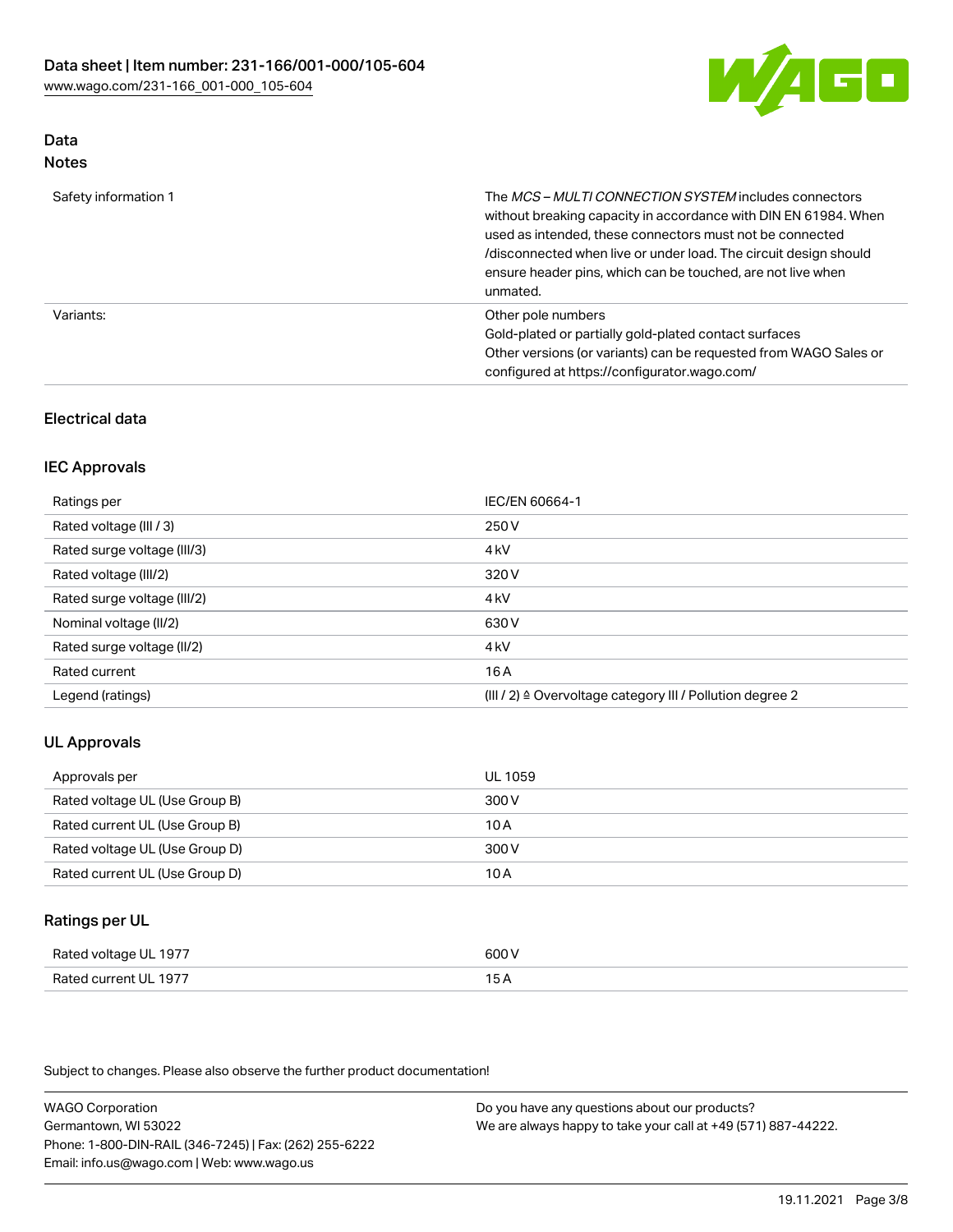

#### CSA Approvals

| Approvals per                   | CSA   |
|---------------------------------|-------|
| Rated voltage CSA (Use Group B) | 300 V |
| Rated current CSA (Use Group B) | 10A   |
| Rated voltage CSA (Use Group D) | 300 V |
| Rated current CSA (Use Group D) | 10 A  |
|                                 |       |

## Connection data

| Total number of potentials |  |
|----------------------------|--|
| Number of connection types |  |
| Number of levels           |  |

#### Connection 1

## Physical data

| Pin spacing                        | 5 mm / 0.197 inch        |
|------------------------------------|--------------------------|
| Width                              | 33.2 mm / 1.307 inch     |
| Height                             | 14.4 mm / 0.567 inch     |
| Height from the surface            | 12 mm / 0.472 inch       |
| Depth                              | 8.4 mm / 0.331 inch      |
| Solder pin length                  | $2.4 \text{ mm}$         |
| Solder pin dimensions              | $1.2 \times 1.2$ mm      |
| Plated through-hole diameter (THR) | 1.7 <sup>(+0.1)</sup> mm |

#### Plug-in connection

| Contact type (pluggable connector) | Male connector/plug |
|------------------------------------|---------------------|
| Connector (connection type)        | for PCB             |
| Mismating protection               | No                  |
| Mating direction to the PCB        | 90°                 |
| Locking of plug-in connection      | Without             |

## PCB contact

| <b>DOR O</b><br>Thr<br>ontact<br>ັ∪⊃ັ<br>ື<br>. |
|-------------------------------------------------|
|-------------------------------------------------|

Subject to changes. Please also observe the further product documentation!

| <b>WAGO Corporation</b>                                | Do you have any questions about our products?                 |
|--------------------------------------------------------|---------------------------------------------------------------|
| Germantown, WI 53022                                   | We are always happy to take your call at +49 (571) 887-44222. |
| Phone: 1-800-DIN-RAIL (346-7245)   Fax: (262) 255-6222 |                                                               |
| Email: info.us@wago.com   Web: www.wago.us             |                                                               |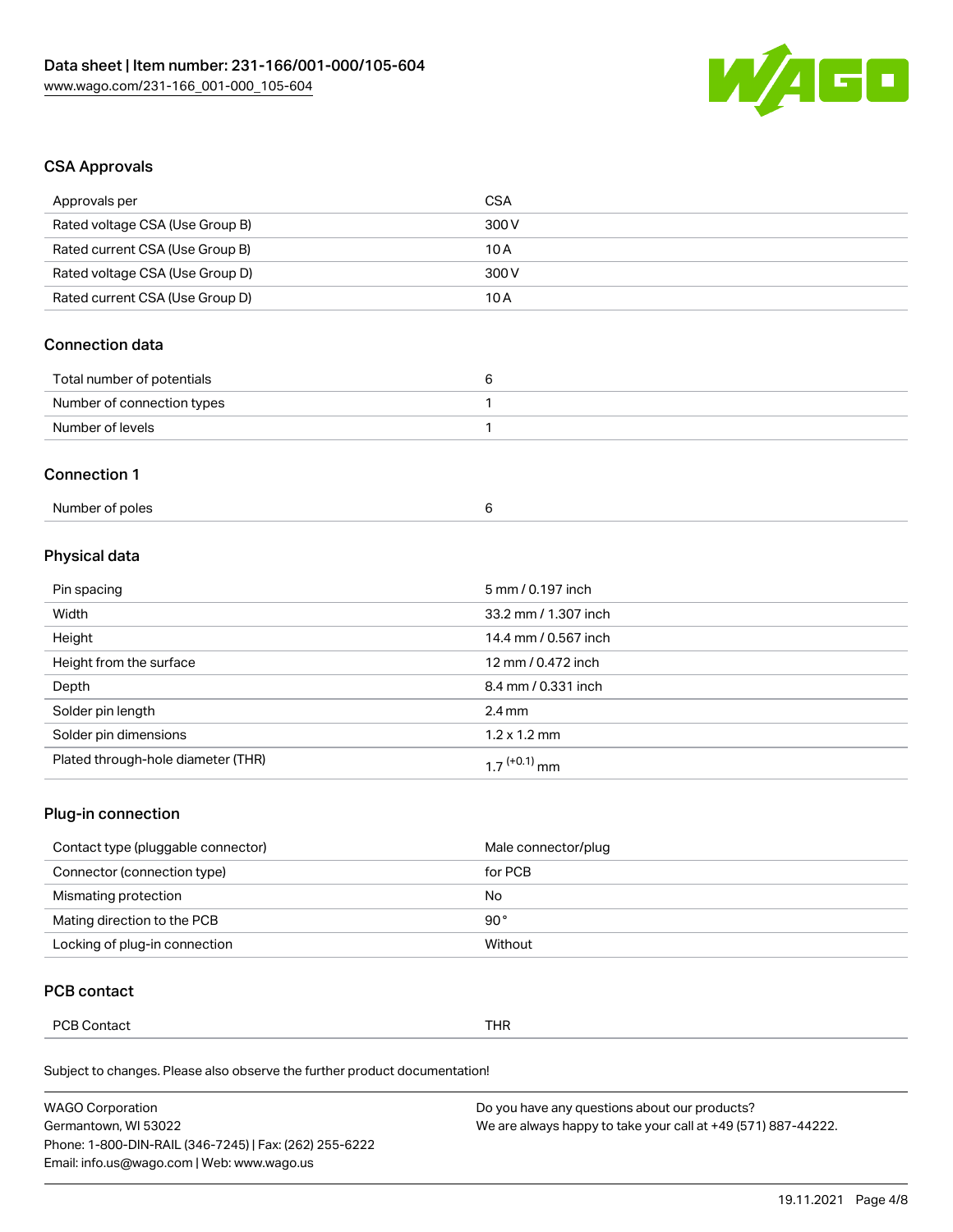

| Solder pin arrangement              | over the entire male connector (in-line) |
|-------------------------------------|------------------------------------------|
| Number of solder pins per potential |                                          |

#### Material data

| Color                       | black                                  |
|-----------------------------|----------------------------------------|
| Material group              |                                        |
| Insulation material         | Polyphthalamide (PPA GF)               |
| Flammability class per UL94 | V <sub>0</sub>                         |
| Contact material            | Electrolytic copper (E <sub>Cu</sub> ) |
| Contact plating             | tin-plated                             |
| Fire load                   | 0.043 MJ                               |
| Weight                      | 2.4g                                   |

#### Environmental requirements

| Limit temperature range | $. +100 °C$<br>-60 … |
|-------------------------|----------------------|
|-------------------------|----------------------|

## Commercial data

| Product Group         | 3 (Multi Conn. System) |
|-----------------------|------------------------|
| PU (SPU)              | 100 Stück              |
| Packaging type        | box                    |
| Country of origin     | PL                     |
| <b>GTIN</b>           | 4045454000295          |
| Customs tariff number | 85366990990            |

## Approvals / Certificates

#### Country specific Approvals

| Logo | Approval                               | <b>Additional Approval Text</b> | Certificate<br>name |
|------|----------------------------------------|---------------------------------|---------------------|
|      | CВ<br><b>DEKRA Certification B.V.</b>  | IEC 61984                       | NL-39756            |
|      | <b>CSA</b><br>DEKRA Certification B.V. | C <sub>22.2</sub>               | LR 18677-<br>25     |

#### UL-Approvals

|      |          |                          | Certificate |
|------|----------|--------------------------|-------------|
| Logo | Approval | Additional Approval Text | name        |
|      |          |                          |             |

Subject to changes. Please also observe the further product documentation!

| <b>WAGO Corporation</b>                                | Do you have any questions about our products?                 |
|--------------------------------------------------------|---------------------------------------------------------------|
| Germantown, WI 53022                                   | We are always happy to take your call at +49 (571) 887-44222. |
| Phone: 1-800-DIN-RAIL (346-7245)   Fax: (262) 255-6222 |                                                               |
| Email: info.us@wago.com   Web: www.wago.us             |                                                               |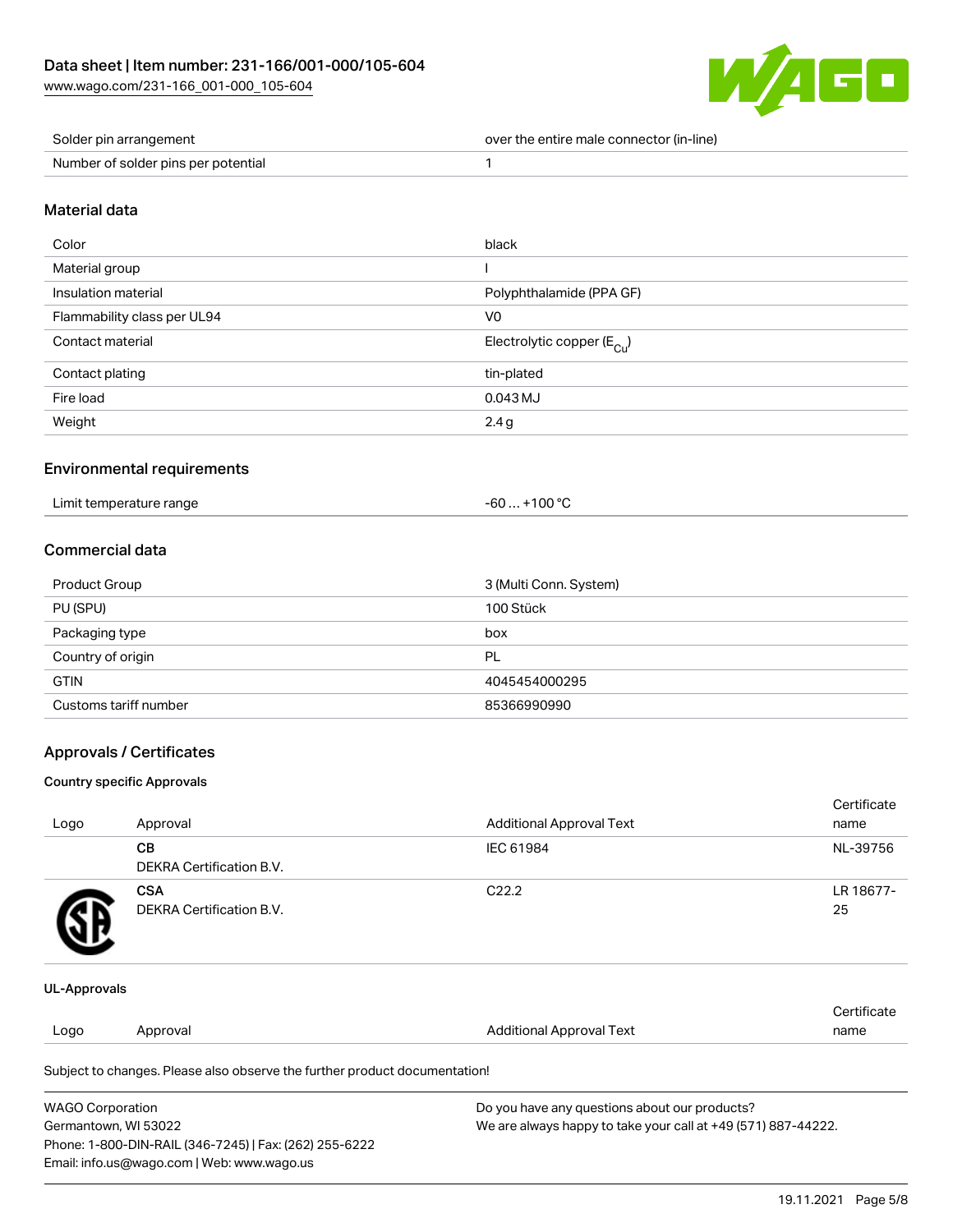# Data sheet | Item number: 231-166/001-000/105-604

[www.wago.com/231-166\\_001-000\\_105-604](http://www.wago.com/231-166_001-000_105-604)



|                                                         | UL<br>Underwriters Laboratories Inc.                                                                     | <b>UL 1059</b> |                              | E45172               |
|---------------------------------------------------------|----------------------------------------------------------------------------------------------------------|----------------|------------------------------|----------------------|
|                                                         | <b>UR</b><br>Underwriters Laboratories Inc.                                                              | <b>UL 1977</b> |                              | E45171               |
| Counterpart                                             |                                                                                                          |                |                              |                      |
|                                                         | Item no.231-106/026-000<br>Female plug; 6-pole; 12 AWG max; pin spacing 5 mm; 1 conductor per pole; gray |                | www.wago.com/231-106/026-000 |                      |
| <b>Optional accessories</b><br>Coding                   |                                                                                                          |                |                              |                      |
| Intermediate plate                                      |                                                                                                          |                |                              |                      |
|                                                         | Item no.: 231-500<br>Spacer; for formation of groups; light gray                                         |                |                              | www.wago.com/231-500 |
| Coding                                                  |                                                                                                          |                |                              |                      |
|                                                         | Item no.: 231-129<br>Coding key; snap-on type; light gray                                                |                |                              | www.wago.com/231-129 |
| <b>Downloads</b><br>Documentation                       |                                                                                                          |                |                              |                      |
|                                                         |                                                                                                          |                |                              |                      |
| <b>Additional Information</b><br>Technical explanations |                                                                                                          | 2019 Apr 3     | pdf<br>2.0 MB                | Download             |
| <b>THR Soldering Process</b>                            |                                                                                                          |                | pdf<br>548.2 kB              | Download             |
| <b>CAD files</b>                                        |                                                                                                          |                |                              |                      |
| CAD data                                                |                                                                                                          |                |                              |                      |
|                                                         | 2D/3D Models 231-166/001-000/105-604                                                                     |                | <b>URL</b>                   | Download             |
| PCB Design                                              |                                                                                                          |                |                              |                      |

Subject to changes. Please also observe the further product documentation! Symbol and Footprint 231-166/001-000/105-604

WAGO Corporation Germantown, WI 53022 Phone: 1-800-DIN-RAIL (346-7245) | Fax: (262) 255-6222 Email: info.us@wago.com | Web: www.wago.us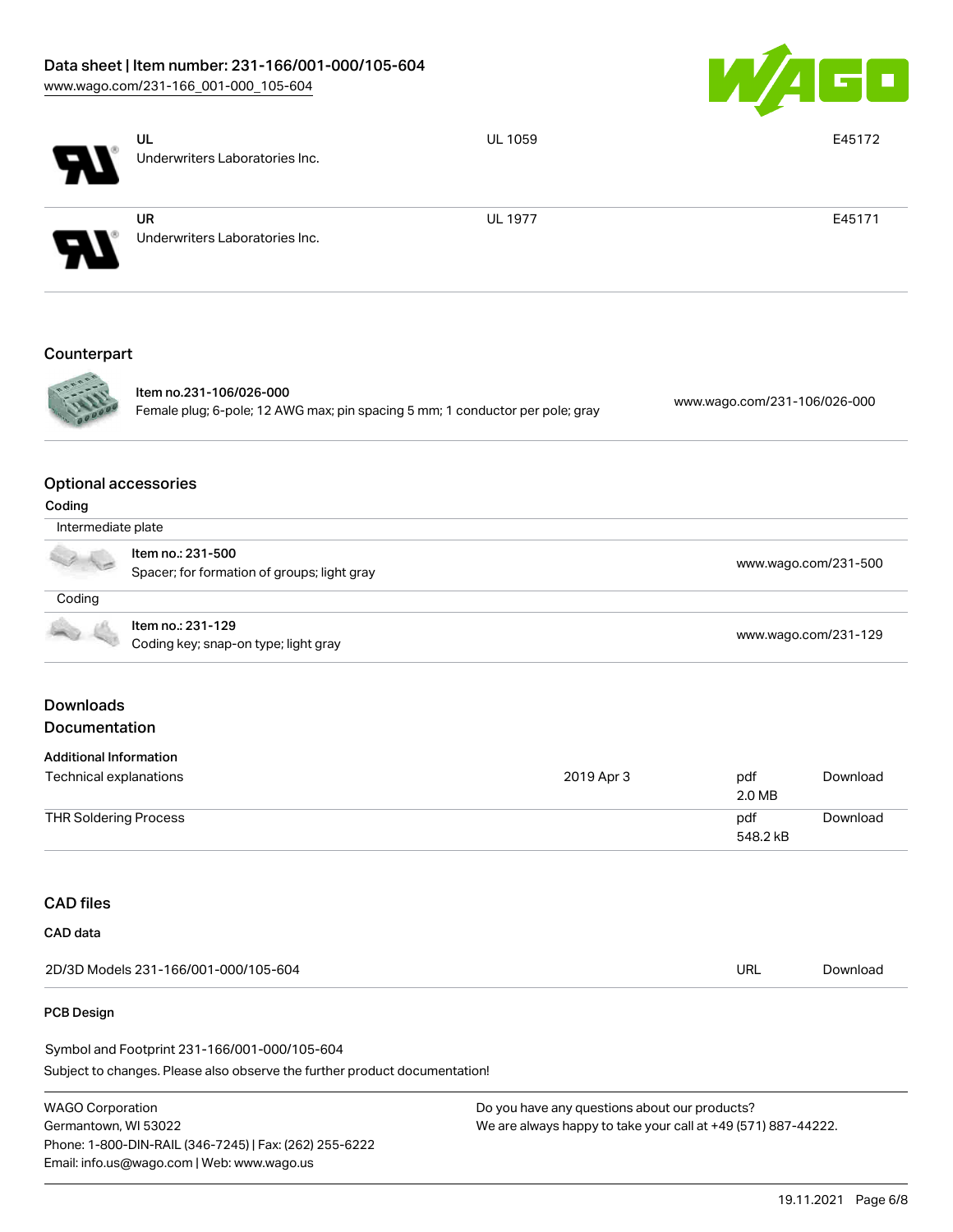Symbol and Footprint 231-166/001-000/105-604



URL [Download](https://www.wago.com/global/d/UltraLibrarian_URLS_231-166_001-000_105-604)

CAx data for your PCB design, consisting of "schematic symbols and PCB footprints", allow easy integration of the WAGO component into your development environment.

## Supported formats:

- $\blacksquare$ Accel EDA 14 & 15
- $\blacksquare$ Altium 6 to current version
- $\blacksquare$ Cadence Allegro
- $\blacksquare$ **DesignSpark**
- $\blacksquare$ Eagle Libraries
- $\blacksquare$ KiCad
- $\blacksquare$ Mentor Graphics BoardStation
- $\blacksquare$ Mentor Graphics Design Architect
- $\blacksquare$ Mentor Graphics Design Expedition 99 and 2000
- $\blacksquare$ OrCAD 9.X PCB and Capture
- $\blacksquare$ PADS PowerPCB 3, 3.5, 4.X, and 5.X
- $\blacksquare$ PADS PowerPCB and PowerLogic 3.0
- $\blacksquare$ PCAD 2000, 2001, 2002, 2004, and 2006
- $\blacksquare$ Pulsonix 8.5 or newer
- $\blacksquare$ STL
- $\blacksquare$ 3D STEP
- $\blacksquare$ TARGET 3001!
- $\blacksquare$ View Logic ViewDraw
- $\blacksquare$ Quadcept
- $\blacksquare$ Zuken CadStar 3 and 4
- $\blacksquare$ Zuken CR-5000 and CR-8000

PCB Component Libraries (EDA), PCB CAD Library Ultra Librarian

## Environmental Product Compliance

#### Compliance Search

| Environmental Product Compliance 231-166/001-000/105-604                            | URL | Download |
|-------------------------------------------------------------------------------------|-----|----------|
| THR male header; 1.2 x 1.2 mm solder pin; straight; Pin spacing 5 mm; 6-pole; black |     |          |

#### Installation Notes

Subject to changes. Please also observe the further product documentation!

| <b>WAGO Corporation</b>                                |
|--------------------------------------------------------|
| Germantown. WI 53022                                   |
| Phone: 1-800-DIN-RAIL (346-7245)   Fax: (262) 255-6222 |
| Email: info.us@wago.com   Web: www.wago.us             |